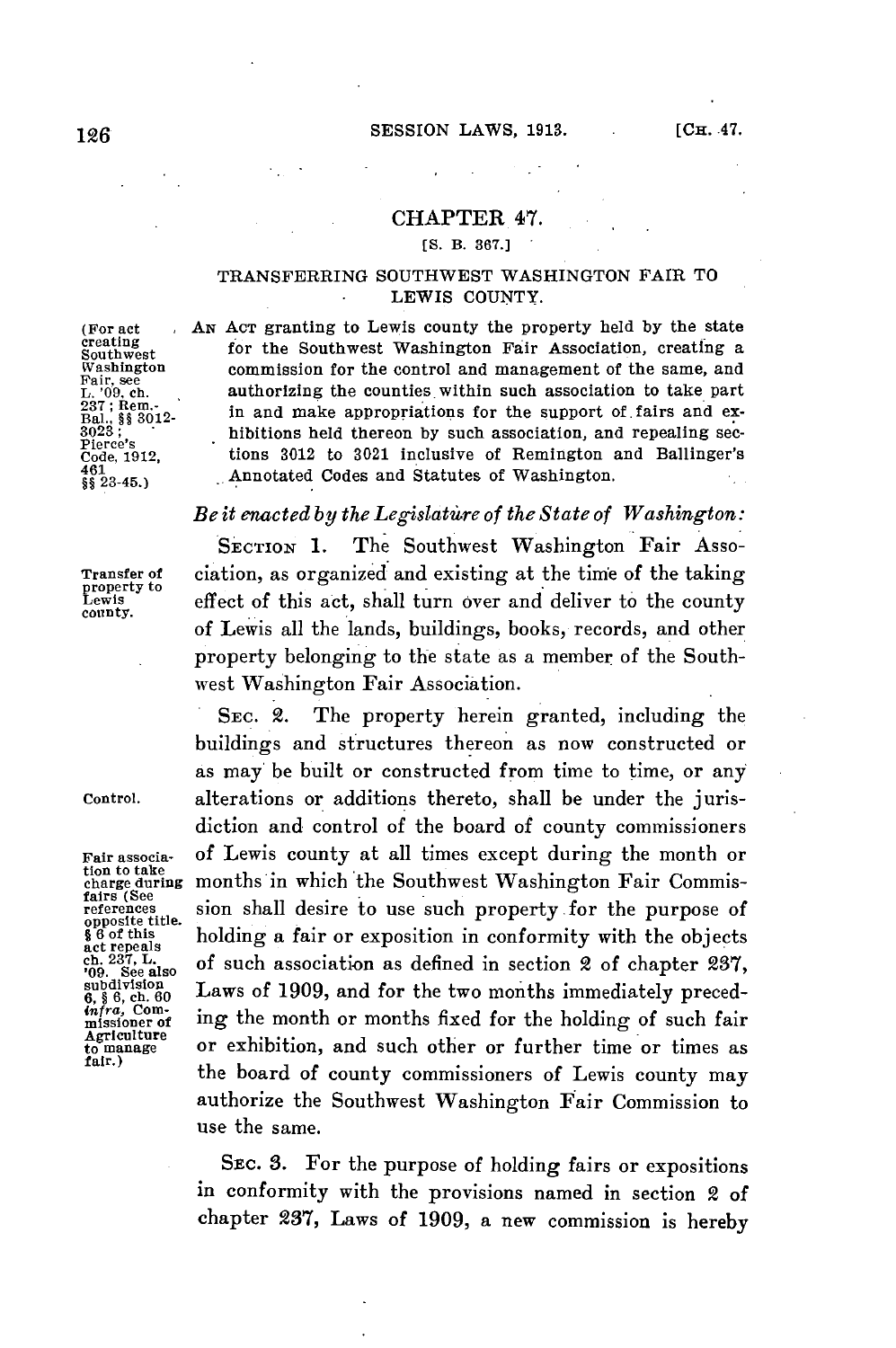created, which, however, shall be known as the Southwest (See refer-<br>Washington Fair Commission, to have all the power and  $\frac{\text{title}}{\text{This chapter}}$ Washington Fair Commission, to have all the power and *title*.<br>authority granted to the Southwest Washington Fair As- is repealed, authority granted to the Southwest Washington Fair Association in the above named act subject to the modifications of its powers and duties as provided herein. Such **created, of** commission shall be composed of, as *ex-officio* members composed. thereof, by virtue of their office, the members of the board (See sub.<br>of county commissioners of Lewis county and the chairman  $\frac{div. 60f}{ch. 60}$ of county commissioners of Lewis county and the chairman ch. 60,<br>of the board of county commissioners of each of the other transfers the of the board of county commissioners of each of the other transfers the counties composing the Southwest Washington Fair As- Southwest sociation, or so many of said counties as evidenced by formal resolution of the respective board of county commis-  $\tilde{C}_{\text{complex}}$  sioners thereof, as shall desire to participate in such fair  $\tilde{A}_{\text{griculture}}$ ) sioners thereof, as shall desire to participate in such fair or exhibition or other event held on such grounds.

Sxc. 4. Within thirty days after the taking effect **of** Notice of this act, the board of county commissioners in the county of comof Lewis shall notify the board of county commissioners of each of the other counties comprising the Southwest Washington Fair Assocation of the time and place of the first meeting of the Southwest Washington Fair Commission, as herein defined, which meeting shall be called for a time not less than thirty days from the giving of such notice. The first meeting of such commission shall be held at the court house of Lewis county, at which time and place the commission shall proceed to organize. **-** The chairman **of** Officers of the board of county commissioners of Lewis county shall be chairman of the commission. The commission shall proceed to elect a president and secretary and define their duties and fix their compensation, and provide for the keeping of the records of the commission. The commission shall also select some person to act as treasurer, and for this purpose may designate the treasurer of Lewis county as treasurer of the commission. The funds **of** Funds. the commission, however, shall be kept separate and apart from the funds of Lewis county, but shall be deposited in the regular depositories of Lewis county and all interest earned thereby be added and become a part of such fund. The treasurer shall give such bond as the commission may

ciation to

organization

commission.